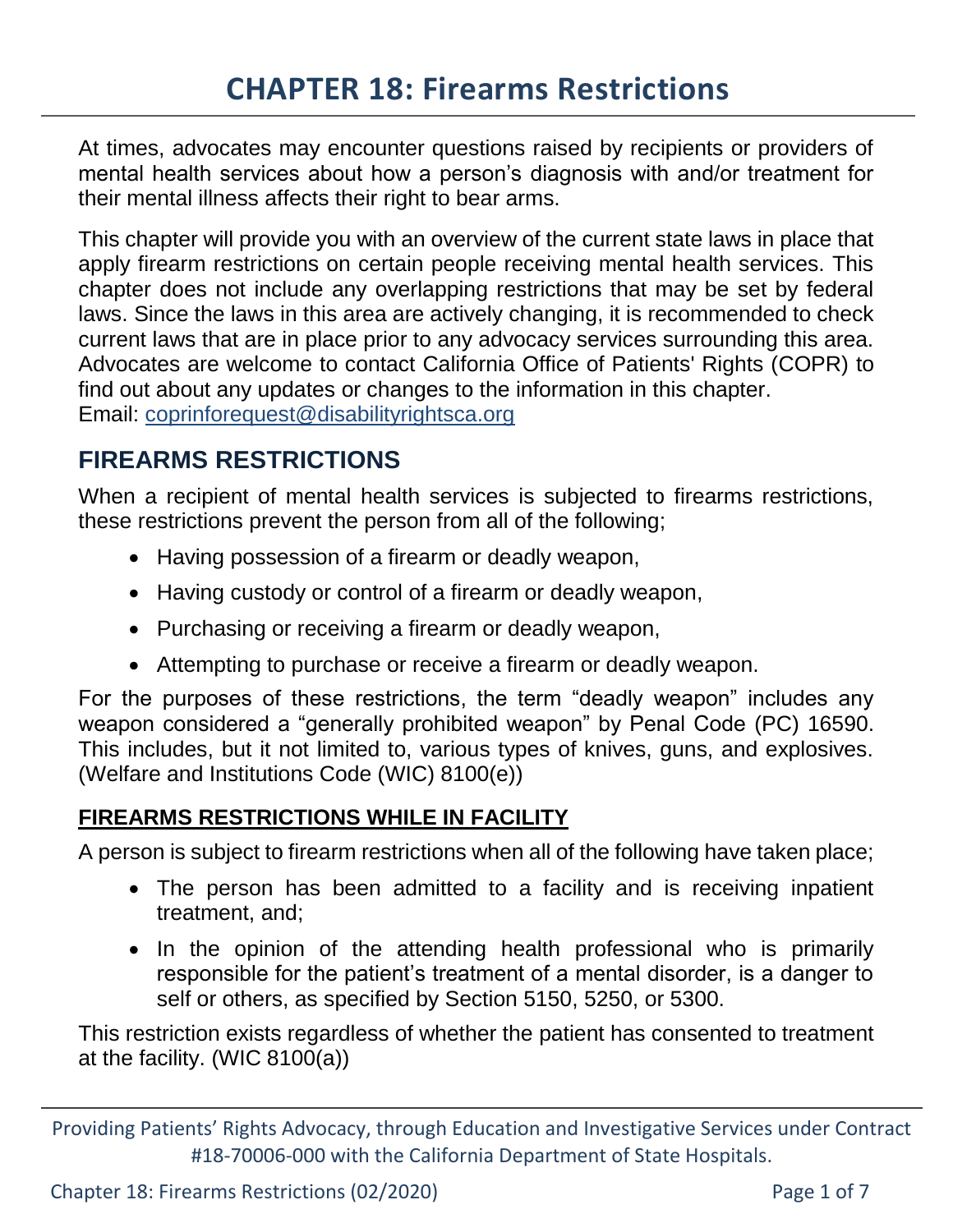The Department of Justice (DOJ) shall request each public and private mental hospital, sanitarium, and institution to submit to the department information the department deems necessary to identify those persons who are subject to firearms restrictions while admitted to and receiving treatment at a facility pursuant to WIC 5150, 5250, or 5300. Each public and private mental hospital, sanitarium, and institution is required to provide DOJ with this information upon request. (WIC 8105(a-b))

While this set of restrictions only applies while a person is admitted to and receiving treatment in a facility, there are additional restrictions that may apply after discharge from a mental health facility.

### **ADDITIONAL FIREARMS RESTRICTIONS**

The restrictions placed on a person's ability to access firearms outside of a facility depends on the legal status of the person while they were receiving mental health services. Restrictions can also be placed on a person who makes a serious threat of violence while receiving services.

#### **Threat of Physical Violence**

A person who communicates to a psychotherapist a serious threat of physical violence against a reasonably identifiable victim or victims is subject to firearms restrictions for five (5) years. The five-year period begins the date the licensed psychotherapist reports to the local law enforcement agency the identity of the person making the communication. This restriction does not apply unless the licensed psychotherapist notifies a local law enforcement agency of the threat by that person. It also does not apply if the person has successfully petitioned the court for an order permitting the person to own, possess, control, receive, or purchase a firearm. (WIC 8100(b)(1))

Upon receiving the report from the local law enforcement agency, the Department of Justice (DOJ) is to notify the person that they are subject to firearms restrictions. The notice is to be done by certified mail. The notice needs to state the date when the firearms restrictions start and when they end. The notice also needs to inform the person of their right to petition the court for an order permitting the person to own, possess, control, receive, or purchase a firearm. (WIC 8100(b)(2))

Any person subject to these restrictions may petition the court for an order saying the person may own, possess, control, receive, or purchase firearms. The people, represented by the District Attorney, bear the burden of showing the person would not be likely to use firearms in a safe and lawful manner. If the court finds the people have not met their burden, or if the district attorney declines or files to go forward in

Providing Patients' Rights Advocacy, through Education and Investigative Services under Contract #18-70006-000 with the California Department of State Hospitals.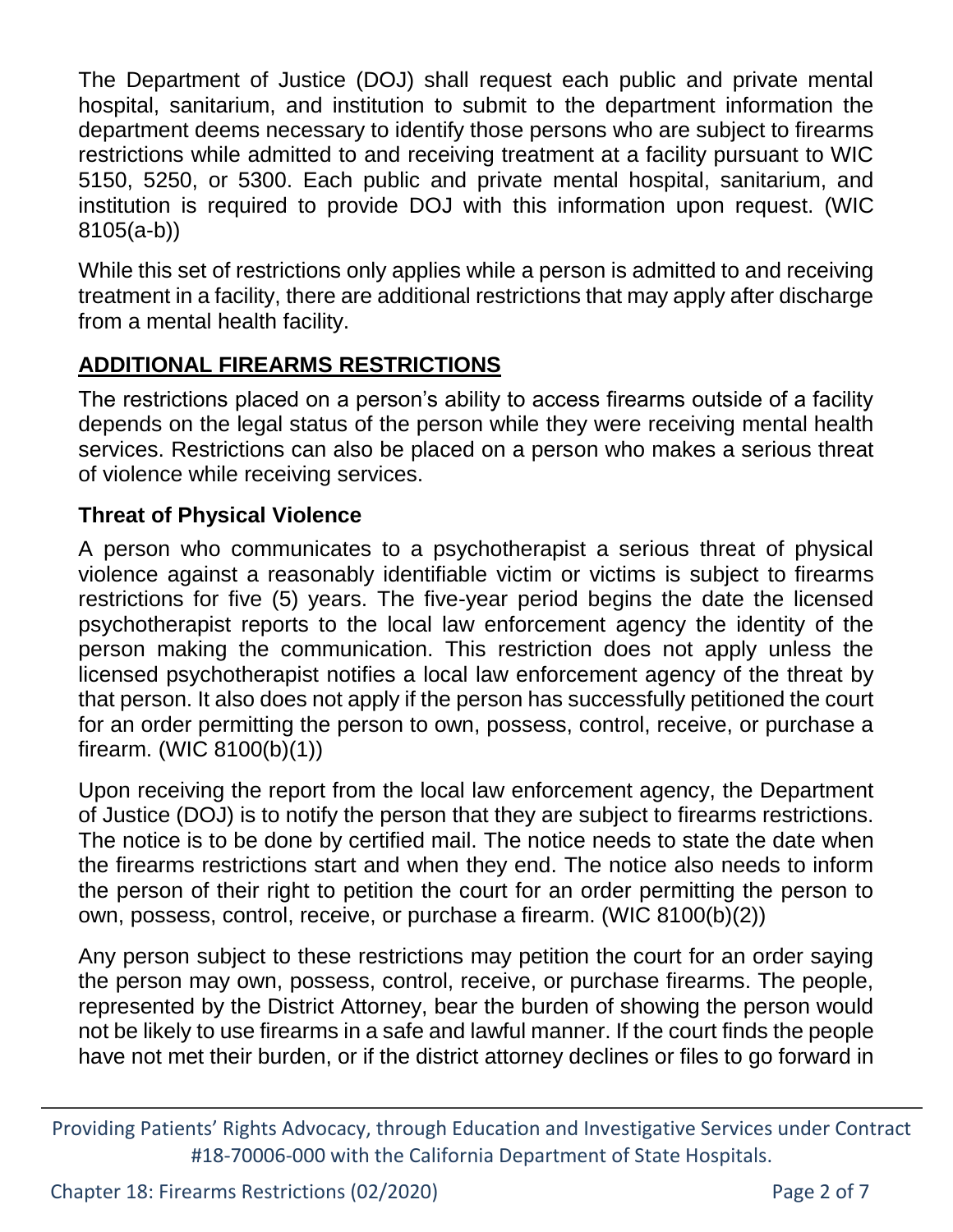the hearing, the court shall order that the person is not subject to firearms restrictions. A copy of the order is sent to the DOJ, and any reference to the person's firearms restrictions will be deleted. (WIC 8100(b)(3))

### **Danger to Self or Others (WIC 5150/ 5250/ 5260/ 5270.15)**

A person is subject to firearms restrictions for five (5) years following discharge from the facility under the following circumstances;

- A person has been taken into custody pursuant to WIC 5150 for danger to self or danger to others, and has been assessed and admitted to an LPSdesignated facility because that person is a danger to self or danger to others.
- A person has been certified for intensive treatment under WIC 5250, 5260, or 5270.15.

Effective January 1, 2020, a person who has been taken into custody, assessed, and admitted pursuant to WIC 5150-5152 more than once within a year for danger to self or danger to others is subjected to firearms restrictions for the remainder of their life. (WIC 8103(f)(1)(B))

The facility is to inform the person they are subjected to firearms restrictions for either five years or the remainder of their life. This can be done upon discharge or prior to discharge. The facility also needs to inform the person of their ability to request a court hearing for an order permitting the person to own, possess, control, receive, or purchase a firearm. The facility also needs to provide the person with the form prescribed by DOJ for requesting such a hearing. (WIC 8103(f)(3))

A person who is subject to these restrictions can make a single request for a hearing at any time during the five-year or lifetime restriction. The request for a hearing needs to be made on the form prescribed by DOJ or in a document that includes equivalent language. The people, represented by the District Attorney, bear the burden of showing the person would not be likely to use firearms in a safe and lawful manner. If the court finds the people have not met their burden, or if the district attorney declines or files to go forward in the hearing, the court shall order that the person is not subject to firearms restrictions. A copy of the order is sent to the DOJ, and any reference to the person's firearms restrictions will be deleted. (WIC 8103(f)(4-8))

If someone subject to a lifetime restriction has requested a hearing and the court finds the person would not be likely to use firearms in a safe and lawful manner, the court will inform the person of their right to file another petition after five years from the date of the hearing. The person subject to a lifetime firearms restriction is not

Providing Patients' Rights Advocacy, through Education and Investigative Services under Contract #18-70006-000 with the California Department of State Hospitals.

Chapter 18: Firearms Restrictions (02/2020) Page 3 of 7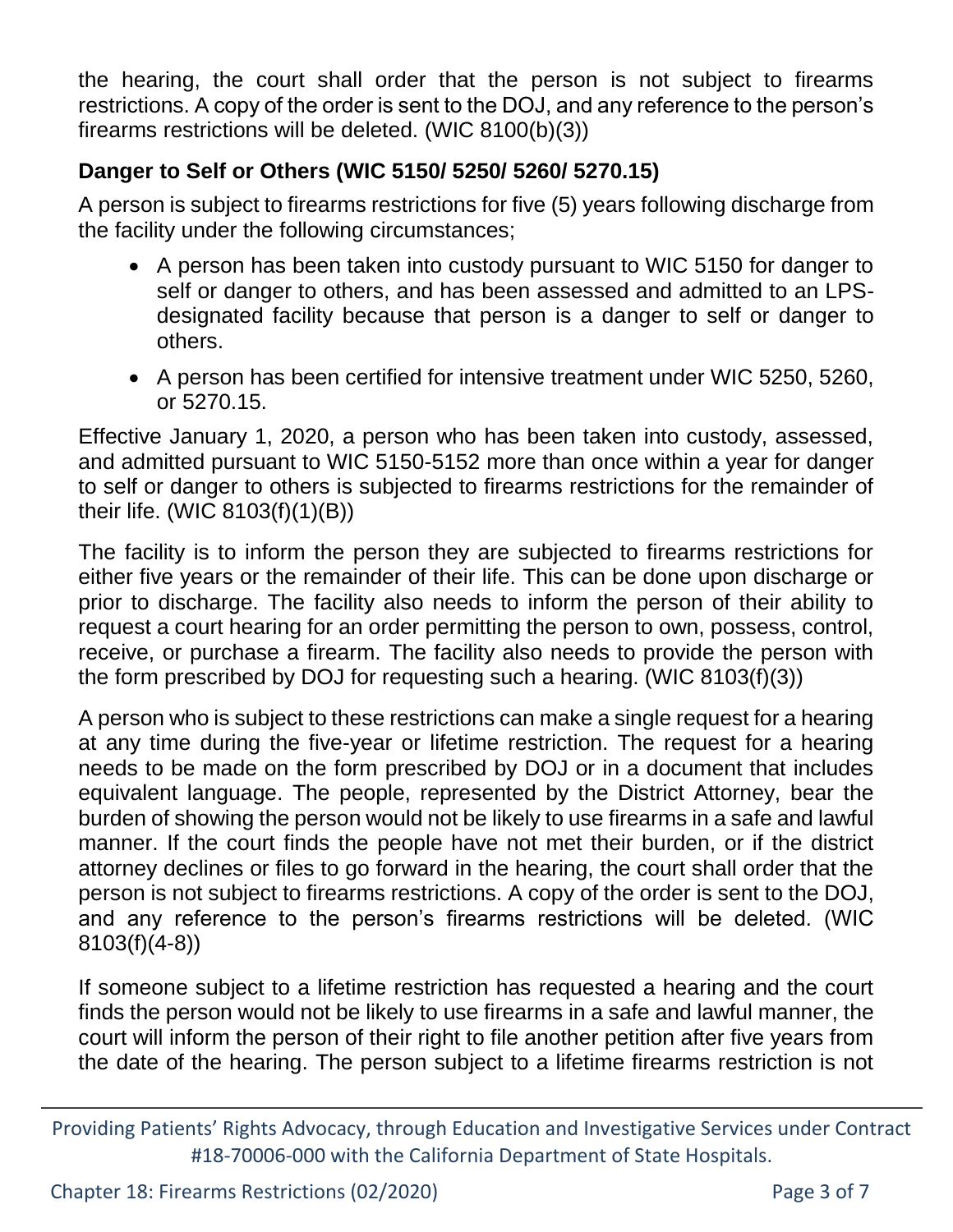entitled to file another petition and have another hearing until after five years have passed since the last determination. All further hearings will be held in the same manner as the first, except the burden is now on the person subject to the lifetime restriction to show they can use a firearm in a safe and lawful manner. (WIC 8103(f)(10-11))

# **LPS Conservatorship (WIC 5350)**

If a person is placed under a conservatorship pursuant to WIC 5350 because they are gravely disabled due to a mental disorder or chronic alcoholism, they are subject to firearms restrictions if the court that imposed the conservatorship also found the possession of a firearm or deadly weapon would present a danger to that person or others. This restriction would last the length of the conservatorship. This restriction also applies for a person who has been placed under a conservatorship in another US state. The court is to notify the person of these restrictions upon placing a person under conservatorship and firearms restrictions. (WIC 8103(e)(1))

The court is to notify the Department of Justice (DOJ) of the court order placing the person under conservatorship and firearms restrictions as soon as possible, but no later than one court day after placing the person under conservatorship. The notice shall include the date the conservatorship was imposed and the date the conservatorship is to be terminated. If the conservatorship is ended before the date given to DOJ, or the court lifts the firearms restrictions, the court shall notify DOJ as soon as possible but no later than one court day after the order. (WIC 8103(e)(2))

All related information provided to DOJ is to be kept confidential, separate, and apart from all other records maintained by DOJ. The information is only to be used to determine eligibility to purchase or possess firearms or other deadly weapons. A person who knowingly furnishes that information for any other purpose is guilty of a misdemeanor. All the information concerning any person shall be destroyed upon receipt by DOJ of notice of the termination of conservatorship. (WIC 8103(e)(3))

## **Adjudicated as Danger to Others or Mentally Disordered Sex Offender**

A person adjudicated by a court to be a danger to others because of a mental illness, or to be a mentally disordered sex offender, is subject to firearms restrictions unless the same court issues a certificate upon, or after, release from treatment saying the person may have firearms or deadly weapons without endangering others. A previous certificate saying a person may have firearms or deadly weapons does not apply if the person has again been adjudicated to be a danger to others because of a mental illness. (WIC 8103(a)(1))

The court shall notify the Department of Justice (DOJ) of the court order finding a person to be a danger to others because of a mental illness, or to be a mentally

Providing Patients' Rights Advocacy, through Education and Investigative Services under Contract #18-70006-000 with the California Department of State Hospitals.

Chapter 18: Firearms Restrictions (02/2020) Page 4 of 7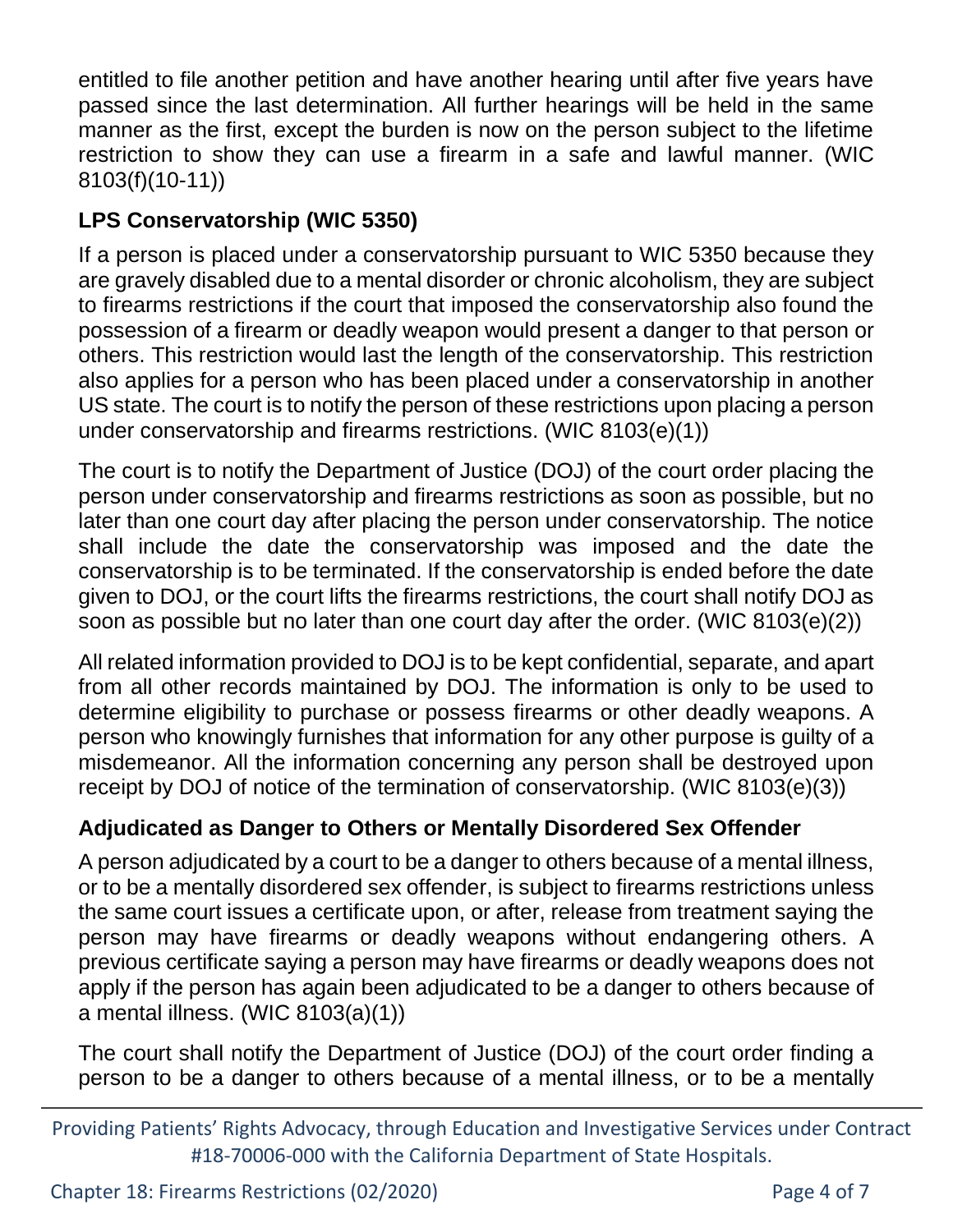disordered sex offender, as soon as possible and no later than one court day after issuing the order. The court shall also notify DOJ of any certificate issued saying a person may have firearms or deadly weapons without endangering others as soon as possible, but no later than one court day after issuing the certificate. (WIC 8103(a)(2))

### **Not Guilty by Reason of Insanity (Penal Code 1026)**

A person found not guilty by reason of insanity pursuant to Penal Code 1026 is subject to firearm restrictions if they were charged with a crime specified in WIC 8103(b)(1). This includes violent crimes and crimes that involved death, great bodily injury, or arson. If a person is found not guilty by reason of insanity for any other crime, they are subject to firearms restrictions unless the court of commitment has found the person has recovered sanity. (WIC 8103(b-c))

The court is to notify the Department of Justice (DOJ) of the court order finding the person to be not guilty by reason of insanity as soon as possible, but no later than one court day after issuing the order. For a person who is no longer subject to firearms restrictions once found to have recovered sanity, the court is to also notify DOJ when it finds that the person has recovered sanity as soon as possible, but no later than one court day after making the finding. (WIC 8103(b-c))

### **Incompetent to Stand Trial (Penal Code 1370)**

A person found incompetent to stand trial pursuant to Penal Code 1370 or 1370.1 is subject to firearms restrictions, unless the committing court has found the person has been restored to competence to stand trial pursuant to Penal Code 1372 or the law of another US state. (WIC 8103(d)(1))

The court is to notify the Department of Justice (DOJ) of the court order finding the person to be incompetent to stand trial as soon as possible, but no later than one court day after issuing the order. The court shall also notify DOJ when it finds that the person has recovered competence as soon as possible, but no later than one court day after making the finding. (WIC 8103(d)(2))

### **CONFISCATION AND RETURN OF FIREARMS**

Whenever a person subject to firearms restrictions is found to own, possess, or control any firearm or deadly weapon, a law enforcement agency or peace officer will confiscate and retain custody of the firearm or deadly weapon. (WIC 8102(a))

Upon confiscating a firearm or deadly weapon from someone who has been taken into custody for mental health treatment, the peace officer or law enforcement agency shall issue a receipt describing the deadly weapon or firearm and listing a

Providing Patients' Rights Advocacy, through Education and Investigative Services under Contract #18-70006-000 with the California Department of State Hospitals.

Chapter 18: Firearms Restrictions (02/2020) Department of the Page 5 of 7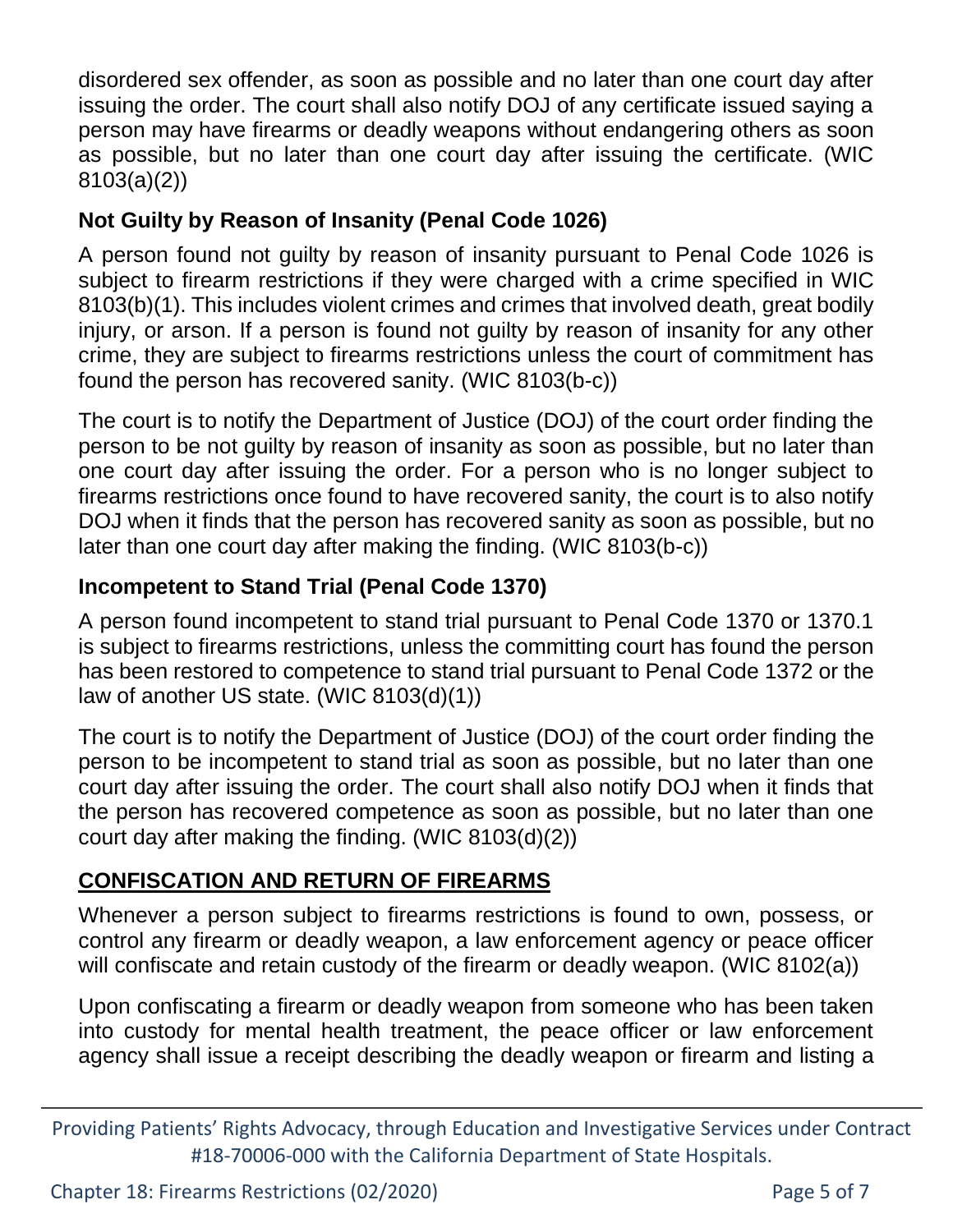serial number or other identification on the firearm. The peace officer or law enforcement agency shall also notify the person of the procedure for the return, sale, transfer, or destruction of any firearm or deadly weapon which has been confiscated. The person will also be notified of the procedure for return of a firearm or deadly weapon by the facility upon release. The facility shall also notify the confiscating law enforcement agency when the person is released. (WIC 8102(b))

To have any firearm returned that is in the custody or control of law enforcement, a person must apply to DOJ to determine if they are eligible to possess a firearm. This application needs to be submitted electronically using the California Firearms Application Reporting System (CFARS) and needs to include specific information about the person and the firearm. The person can also transfer or sell the firearm to a licensed dealer or third party that is allowed to have the firearm. (WIC 8102, PC 33850)

Upon the release of a person from a treatment facility, the confiscating law enforcement agency can file a petition in court for a hearing to determine if returning a firearm or other deadly weapon would be likely to endanger the person or others. The law enforcement agency has 30 days from the date of release to file the petition and send a notice advising the person of their right to a hearing on this issue. The time to file a petition can be extended, but needs to be filed within 60 days of release. (WIC 8102(d))

The person then has 30 days to respond to the court to confirm their desire for a hearing. If a hearing is requested, it will take place within 30 days. Failure to respond will result in forfeiting their firearm or weapon. If a firearm or weapon is forfeited, or if a hearing finds the return of the firearm or deadly weapon would likely endanger the person or others, the law enforcement agency can destroy the firearm in 180 days. The person can contact the law enforcement agency within that time to arrange the sale or transfer of the firearm. (WIC 8102)

Instead of destroying a firearm that is nuisance, unclaimed, or abandoned, a law enforcement agency may retain or transfer the firearm as outlined in Penal Code 34005. (WIC 8102(b)(5))

If the law enforcement agency does not initiate proceedings within the allotted time, it shall make the weapon available for return. The return of the weapon will be subject to compliance with all other applicable requirements. (WIC 8102)

#### **PENALTIES AND LIABILITY**

Any person who knowingly supplies, sells, gives, or allows possession or control of a deadly weapon to any person subject to firearms restrictions shall be punishable

Providing Patients' Rights Advocacy, through Education and Investigative Services under Contract #18-70006-000 with the California Department of State Hospitals.

Chapter 18: Firearms Restrictions (02/2020) Page 6 of 7